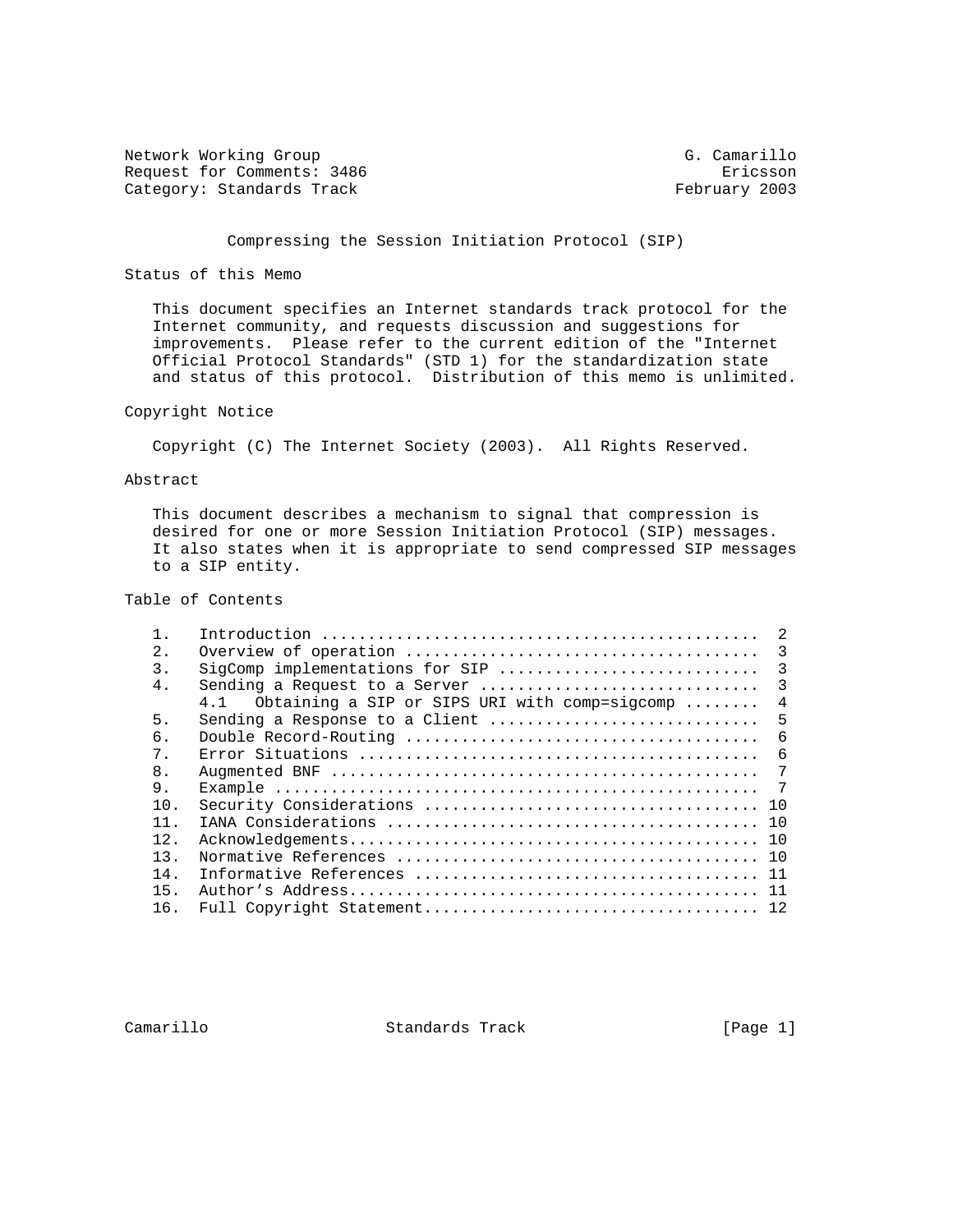# 1. Introduction

 A SIP [1] client sending a request to a SIP server typically performs a DNS lookup for the domain name of the server. When NAPTR [4] or SRV [5] records are available for the server, the client can specify the type of service it wants. The service in this context is the transport protocol to be used by SIP (e.g., UDP, TCP or SCTP). A SIP server that supports, for instance, three different transport protocols, will have three different DNS entries.

 Since it is foreseen that the number of transport protocols supported by a particular application layer protocol is not going to grow dramatically, having a DNS entry per transport seems like a scalable enough solution.

 However, sometimes it is necessary to include new layers between the transport protocol and the application layer protocol. Examples of these layers are transport layer security and compression. If DNS was used to discover the availability of these layers for a particular server, the number of DNS entries needed for that server would grow dramatically.

 A server that, for example, supported TCP and SCTP as transports, TLS for transport security and SigComp for signaling compression, would need the 8 DNS entries listed below:

- 1. TCP, no security, no compression
- 2. TCP, no security, SigComp
- 3. TCP, TLS, no compression
- 4. TCP, TLS, SigComp
- 5. SCTP, no security, no compression
- 6. SCTP, no security, SigComp
- 7. SCTP, TLS, no compression
- 8. SCTP, TLS, SigComp

 It is clear that this way of using DNS is not scalable. Therefore, an application layer mechanism to express support of signalling compression is needed.

Camarillo Standards Track [Page 2]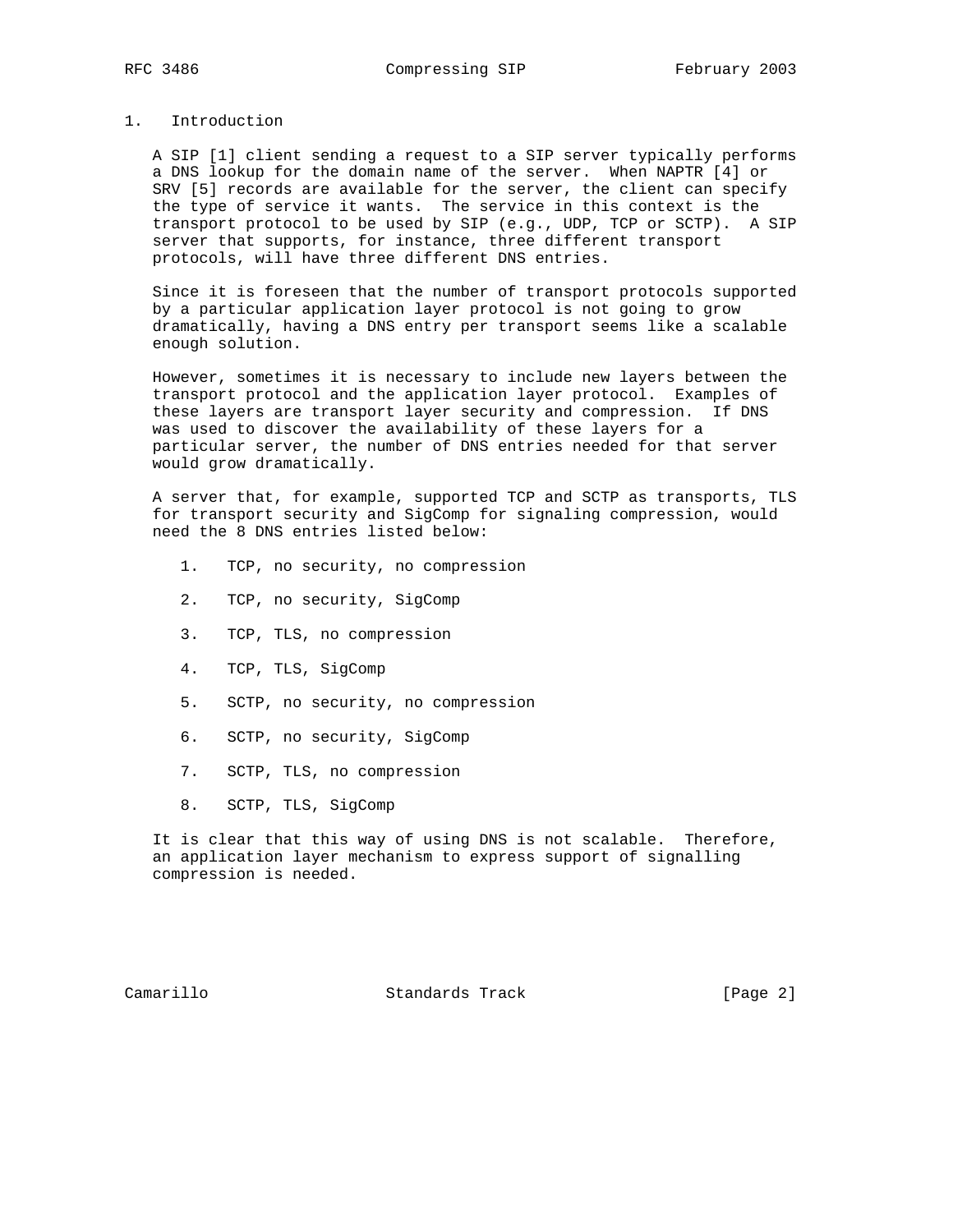Note that for historical reasons both HTTP and SIP use a different port for TLS on top of TCP than for TCP alone, although at present, this solution is not considered scalable any longer.

 A SIP element that supports compression will need to be prepared to receive compressed and uncompressed messages on the same port. It will perform demultiplexing based on the cookie in the topmost bits of every compressed message.

## 2. Overview of operation

 There are two types of SIP messages; SIP requests and SIP responses. Clients send SIP requests to the host part of a URI and servers send responses to the host in the sent-by parameter of the Via header field.

 We define two parameters, one for SIP URIs and the other for the Via header field. The format of both parameters is the same, as shown in the examples below:

 sip:alice@atlanta.com;comp=sigcomp Via: SIP/2.0/UDP server1.foo.com:5060;branch=z9hG4bK87a7;comp=sigcomp

 The presence of this parameter (comp=sigcomp) in a URI indicates that the request has to be compressed using SigComp, as defined in [2]. The presence of comp=sigcomp in a Via header field indicates that the response has to be compressed using SigComp.

 Therefore, the presence of comp=sigcomp indicates that the SIP entity identified by the URI or by the Via header field supports SigComp and is willing to receive compressed messages. Having comp=sigcomp mean "willingness" as well as "support" allows the receiver of a SIP message to influence the decision of whether or not to use SigComp at a given time.

3. SigComp implementations for SIP

 Every SIP implementation that supports SigComp MUST implement the procedures described in this document.

4. Sending a Request to a Server

 A request is sent to the host part of a URI. This URI, referred to as the next-hop URI, is the Request-URI of the request or an entry in the Route header field.

 If the next-hop URI contains the parameter comp=sigcomp, the client SHOULD compress the request using SigComp as defined in [2].

Camarillo Standards Track [Page 3]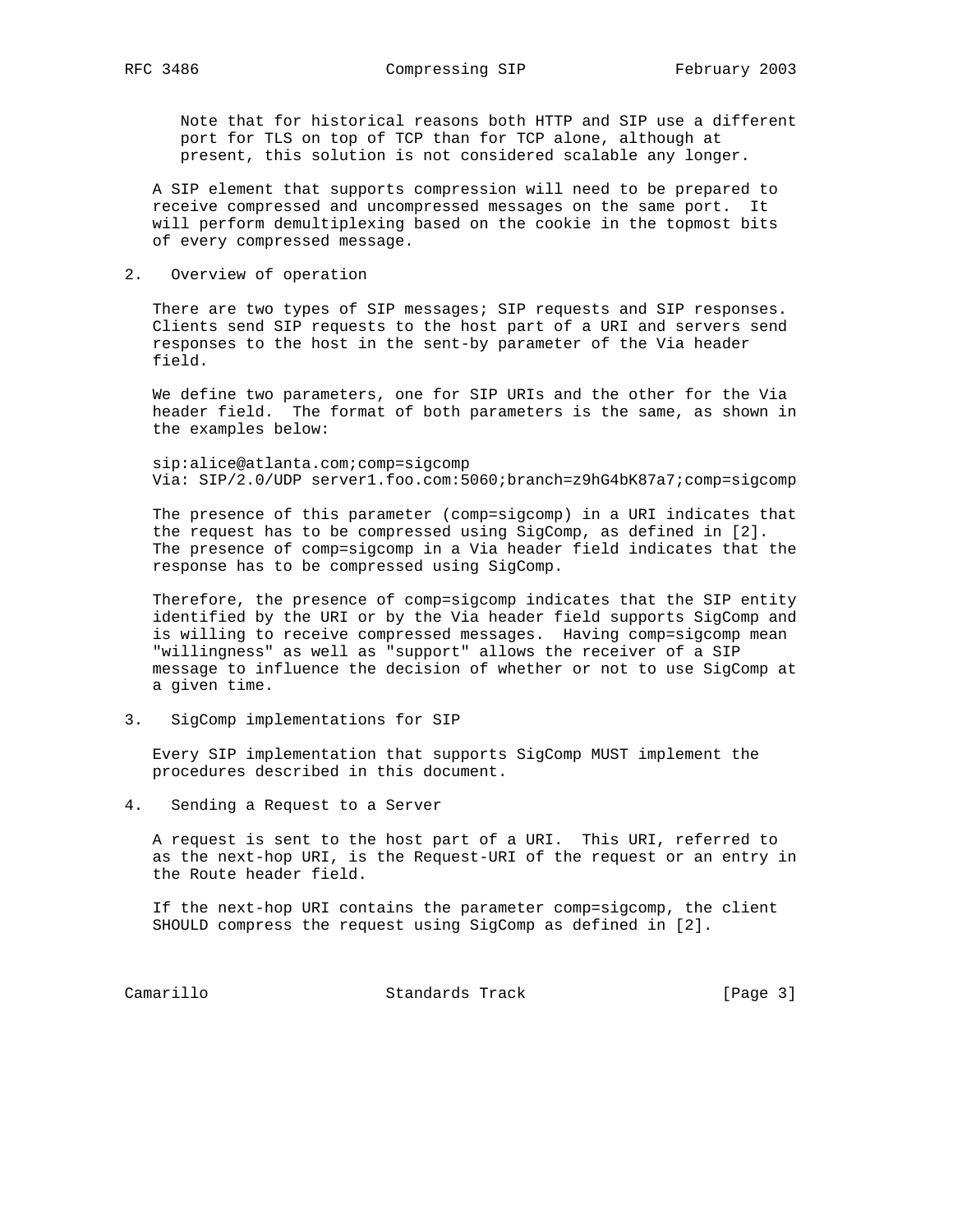If the next-hop URI is a SIPS URI, the request SHOULD be compressed before it is passed to the TLS layer.

 A client MUST NOT send a compressed request to a server if it does not know whether or not the server supports SigComp.

 Regardless of whether the request is sent compressed or not, if a client would like to receive subsequent requests within the same dialog in the UAS->UAC direction compressed, this client SHOULD add the parameter comp=sigcomp to the URI in the Contact header field if it is a user agent client. If the client is a proxy, it SHOULD add the parameter comp=sigcomp to its URI in the Record-Route header field.

 If a user agent client sends a compressed request, it SHOULD add the parameter comp=sigcomp to the URI in the Contact header field. If a proxy that Record-Routes sends a compressed request, it SHOULD add comp=sigcomp to its URI in the Record-Route header field.

 If a client sends a compressed request, it SHOULD add the parameter comp=sigcomp to the topmost entry of the Via header field.

 If a client does not know whether or not the server supports SigComp, but in case the server supported it, it would like to receive compressed responses, this client SHOULD add the parameter comp=sigcomp to the topmost entry of the Via header field. The request, however, as stated above, will not be compressed.

4.1 Obtaining a SIP or SIPS URI with comp=sigcomp

 For requests within a dialog, a next-hop URI with the comp=sigcomp parameter is obtained from a Record-Route header field when the dialog is established. A client sending a request outside a dialog can also obtain SIP URIs with comp=sigcomp in a Contact header field in a 3xx or 485 response to the request.

 However, clients establishing a session will not typically be willing to wait until the dialog is established in order to begin compressing messages. One of the biggest gains that SigComp can bring to SIP is the ability to compress the initial INVITE of a dialog, when the user is waiting for the session to be established. Therefore, clients need a means to obtain a comp=sigcomp URI from their outbound proxy before the user decides to establish a session.

 One solution to this problem is manual configuration. However, sometimes it is necessary to have clients configured in an automatic fashion. Unfortunately, current mechanisms for SIP client configuration (e.g., using DHCP [6]) do not allow to provide the

Camarillo Standards Track [Page 4]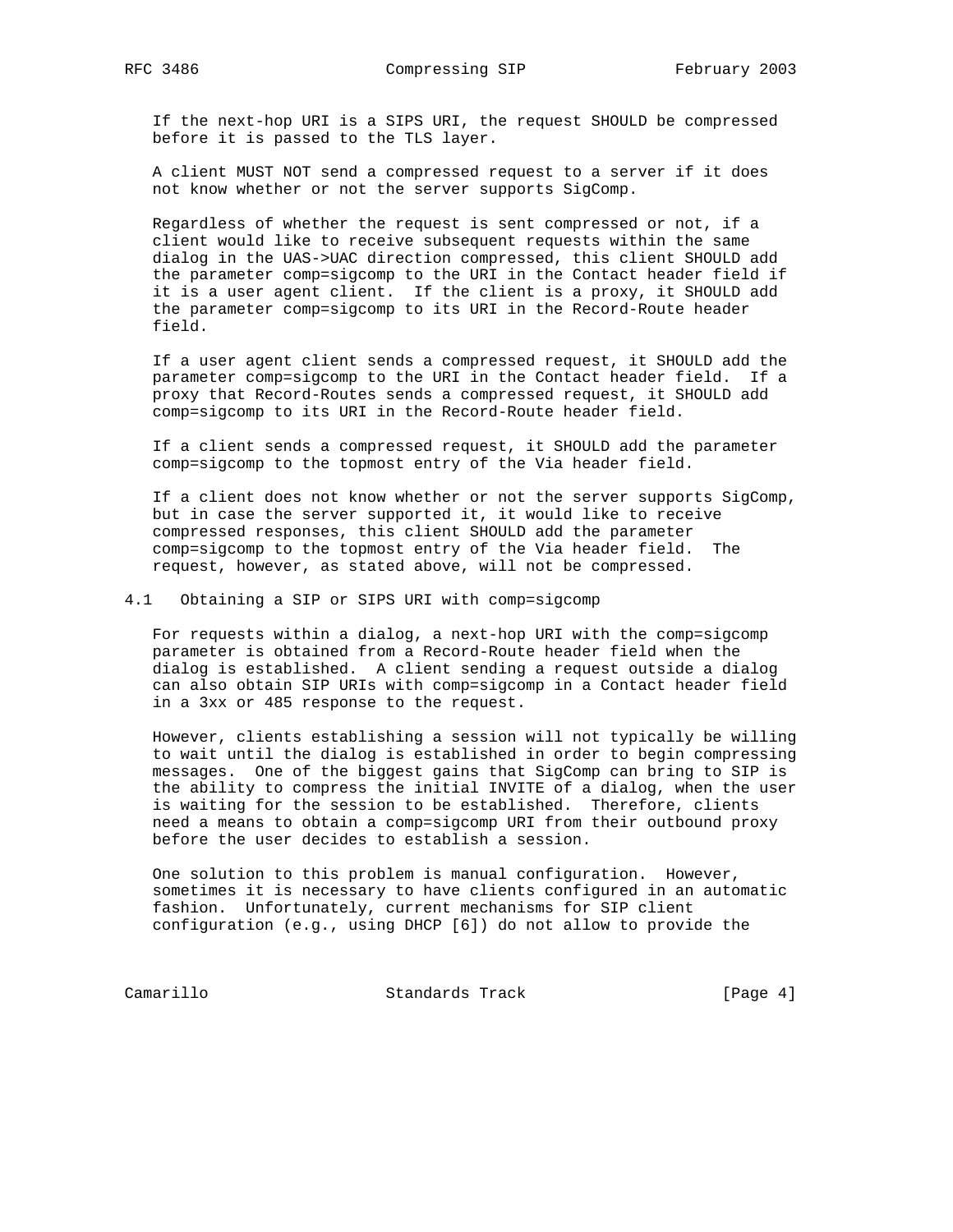client with URI parameters. In this case, the client SHOULD send an uncompressed OPTIONS request to its outbound proxy. The outbound proxy can provide an alternative SIP URI with the comp=sigcomp parameter in a Contact header field in a 200 OK response to the OPTIONS. The client can use this URI for subsequent requests that are sent through the same outbound proxy using compression.

 RFC 3261 [1] does not define how a proxy should respond to an OPTIONS request addressed to itself. It only describes how servers respond to OPTIONS addressed to a particular user. Section 11.2 of RFC 3261 says:

 Contact header fields MAY be present in a 200 (OK) response and have the same semantics as in a 3xx response. That is, they may list a set of alternative names and methods of reaching the user.

 We extend this behavior to proxy servers responding to OPTIONS addressed to them. They MAY list a set of alternative URIs to contact the proxy.

 Note that receiving incoming requests (even initial INVITEs) compressed is not a problem, since user agents can REGISTER a SIP URI with comp=sigcomp in their registrar. All incoming requests for the user will be sent to this SIP URI using compression.

5. Sending a Response to a Client

 A response is sent to the host in the sent-by parameter of the Via header field. If the topmost Via header field contains the parameter comp=sigcomp, the response SHOULD be compressed. Otherwise, the response MUST NOT be compressed.

 In order to avoid asymmetric compression (i.e., two SIP entities exchanging compressed requests in one direction and uncompressed requests in the other direction) proxies need to rewrite their Record-Route entries in the responses. A proxy performing Record- Route inspects the Record-Route header field in the response and the Contact header field in the request that triggered this response (see example in Section 9). It looks for the URI of the next upstream (closer to the user agent client) hop in the route set. If this URI contains the parameter comp=sigcomp, the proxy SHOULD add comp=sigcomp to its entry in the Record-Route header field. If this URI does not contain the parameter comp=sigcomp, the proxy SHOULD remove comp=sigcomp (if it is present) from its entry in the Record- Route header field.

Camarillo Standards Track [Page 5]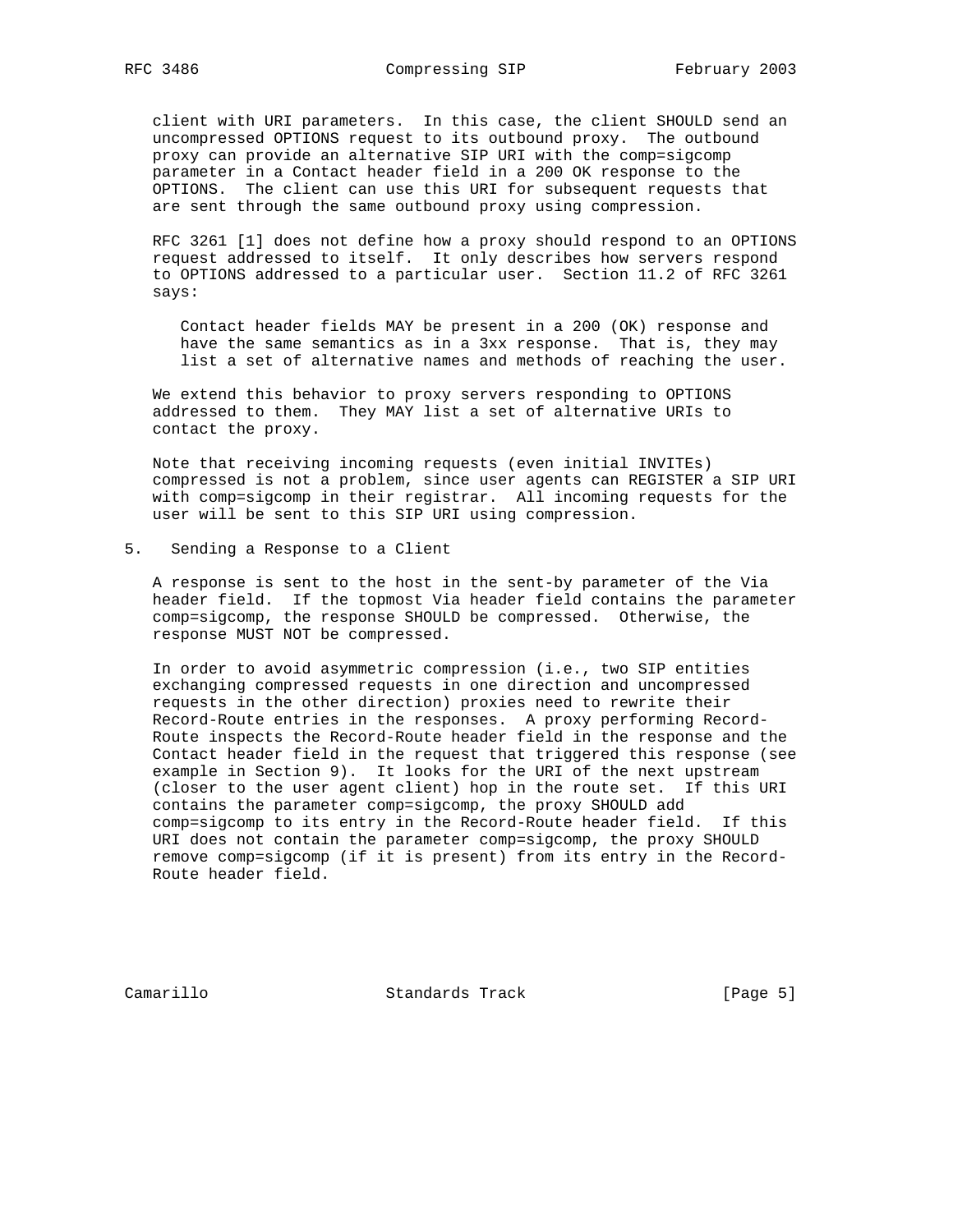The same way, a user agent server SHOULD add comp=sigcomp to the Contact header field of the response if the URI of the next upstream hop in the route set contained the parameter comp=sigcomp.

6. Double Record-Routing

 Although proxies usually add zero or one Record-Route entries to a particular request, some proxies add two of them to avoid Record- Route rewriting. A typical example of double Record-Routing is a SIP proxy that acts as a firewall between two networks. Depending on which network a request comes from, it will be received on a different interface by the proxy. The proxy adds one Record-Route entry for one interface and a second one for the other interface. This way, the proxy does not need to rewrite the Record-Route header field on the response.

 Proxies that receive compressed messages from one side of the dialog (e.g., upstream) and uncompressed messages from the other side (e.g., downstream) MAY use the mechanism described above.

 If a proxy detects that the next-hop proxy for a request is the proxy itself and that the request will not be sent through the network, the proxy MAY choose not to compress the request even if the URI contains the comp=sigcomp parameter.

7. Error Situations

 If a compressed SIP request arrives to a SIP server that does not understand SigComp, the server will not have any means to indicate the error to the client. The message will be impossible to parse, and there will be no Via header field indicating an address to send an error response.

 If a SIP client sends a compressed request and the client transaction times out without having received any response, the client SHOULD retry the same request without using compression. If the compressed request was sent over a TCP connection, the client SHOULD close that connection and open a new one to send the uncompressed request. Otherwise the server would not be able to detect the beginning of the new message.

Camarillo Standards Track [Page 6]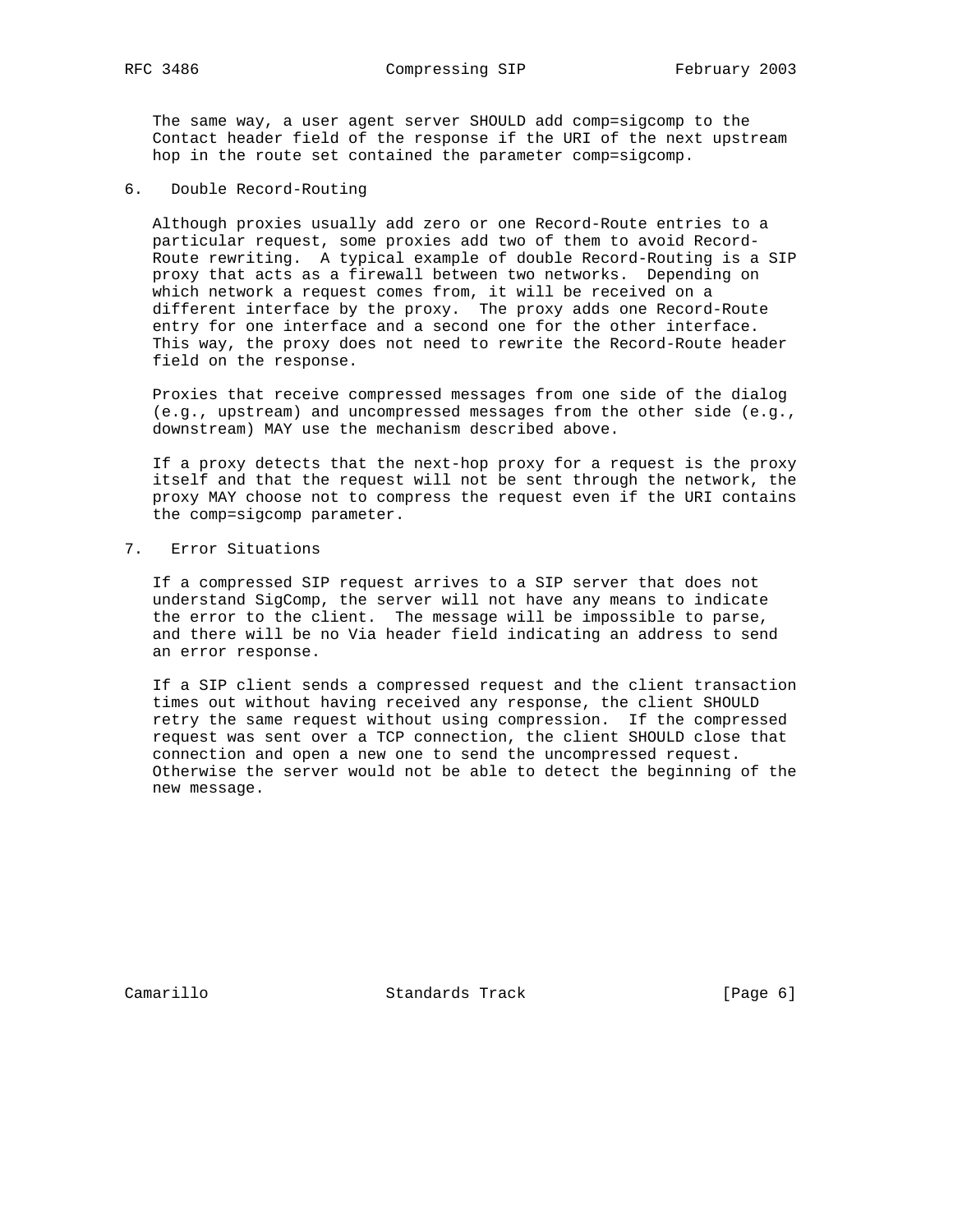8. Augmented BNF

 This section provides the augmented Backus-Naur Form (BNF) of both parameters described above.

 The compression URI parameter is a "uri-parameter", as defined by the SIP ABNF (Section 25.1 of [1]):

 compression-param = "comp=" ("sigcomp" / other-compression) other-compression = token

 The Via compression parameter is a "via-extension", as defined by the SIP ABNF (Section 25.1 of [1]):

 via-compression = "comp" EQUAL ("sigcomp" / other-compression) other-compression = token

#### 9. Example

 The following example illustrates the use of the parameters defined above. The call flow of Figure 1 shows an INVITE-200 OK-ACK handshake between a UAC and a UAS through two proxies. Proxy P1 does not Record-Route but proxy P2 does. Both proxies support compression, but they do not use it by default.

UAC P1 P2 UAS

| $(1)$ INVITE $(c)$ |                 |                       |
|--------------------|-----------------|-----------------------|
| -------->1         | $(2)$ INVITE    |                       |
|                    | ----->          | $(3)$ INVITE          |
|                    |                 | $---$<br>$(4)$ 200 OK |
|                    | $(5)$ 200 OK    |                       |
| $(6)200$ OK $(c)$  |                 |                       |
|                    | $(7)$ ACK $(c)$ |                       |
|                    |                 | $(8)$ ACK             |
|                    |                 |                       |
|                    |                 |                       |
|                    |                 |                       |

Figure 1: INVITE transaction through two proxies

Messages (1), (6) and (7) are compressed (c).

 We provide a partial description of the messages involved in this call flow below. Only some parts of each message are shown, namely the Method name, the Request-URI and the Via, Route, Record-Route and

Camarillo Standards Track [Page 7]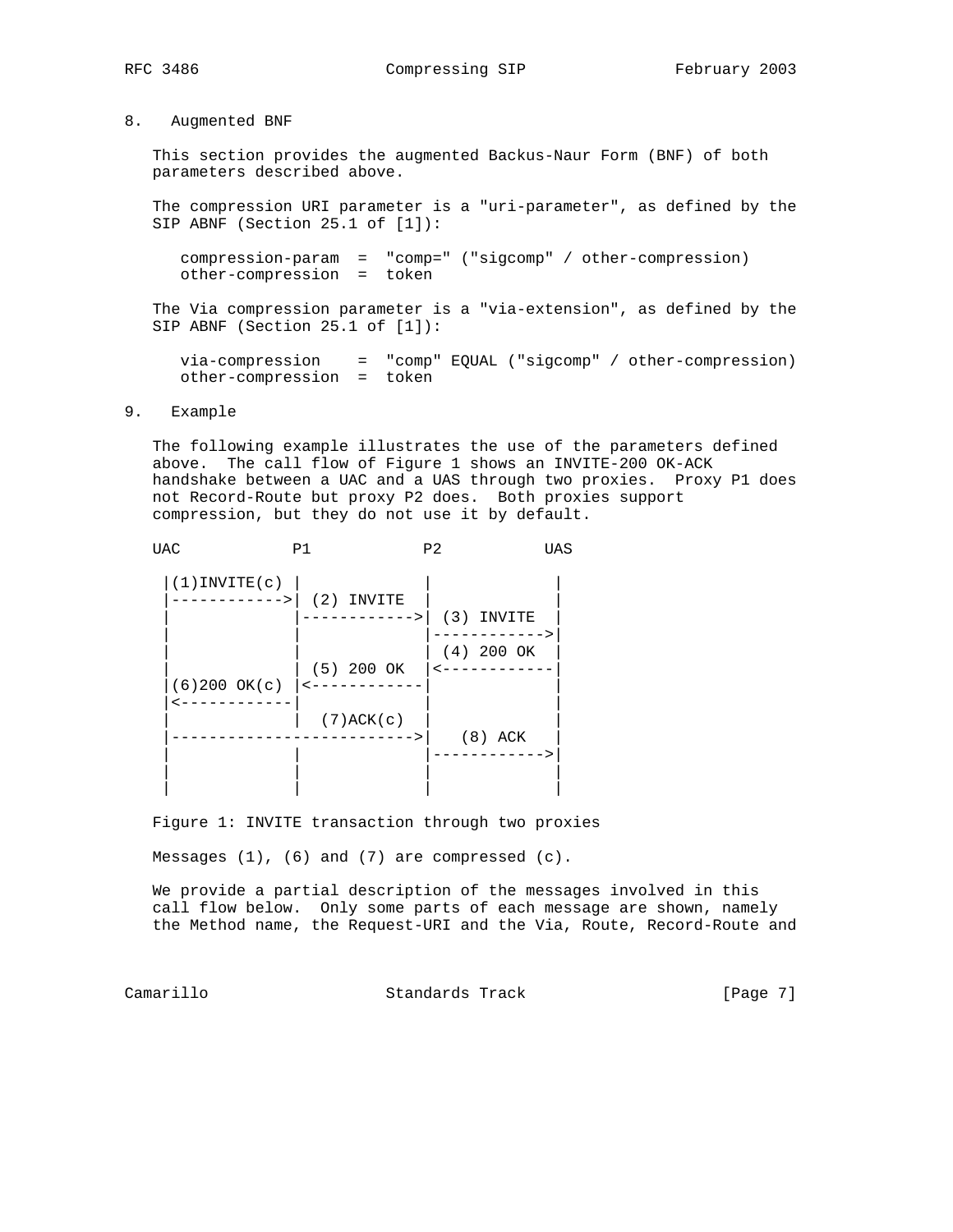Contact header fields. We have not used a correct format for these header fields. We have rather focus on the contents of the header fields and on the presence (or absence) of the "comp=sigcomp" parameter.

 (1) INVITE UAS Via: UAC;comp=sigcomp Route: P1;comp=sigcomp Contact: UAC;comp=sigcomp

 P1 is the outbound proxy of the UAC, and it supports SigComp. The UAC is configured to send compressed traffic to P1, and therefore, it compresses the INVITE (1). In addition, the UAC wants to receive future requests and responses for this dialog compressed. Therefore, it adds the comp=Sigcomp parameter to the Via and to the Contact header fields.

 (2) INVITE UAS Via: P1 Via: UAC;comp=sigcomp Route: P2 Contact: UAC;comp=sigcomp

 P1 forwards the INVITE (2) to P2. P1 does not use compression by default, so it sends the INVITE uncompressed to P2.

 (3) INVITE UAS Via: P2 Via: P1 Via: UAC;comp=sigcomp Record-Route: P2 Contact: UAC;comp=sigcomp

 P2 forwards the INVITE (3) to the UAS. P2 supports compression, but it does not use it by default. Therefore, it sends the INVITE uncompressed. P2 wishes to remain in the signalling path and therefore it Record-Routes.

 (4) 200 OK Via: P2 Via: P1 Via: UAC;comp=sigcomp Record-Route: P2 Contact: UAS

Camarillo Standards Track [Page 8]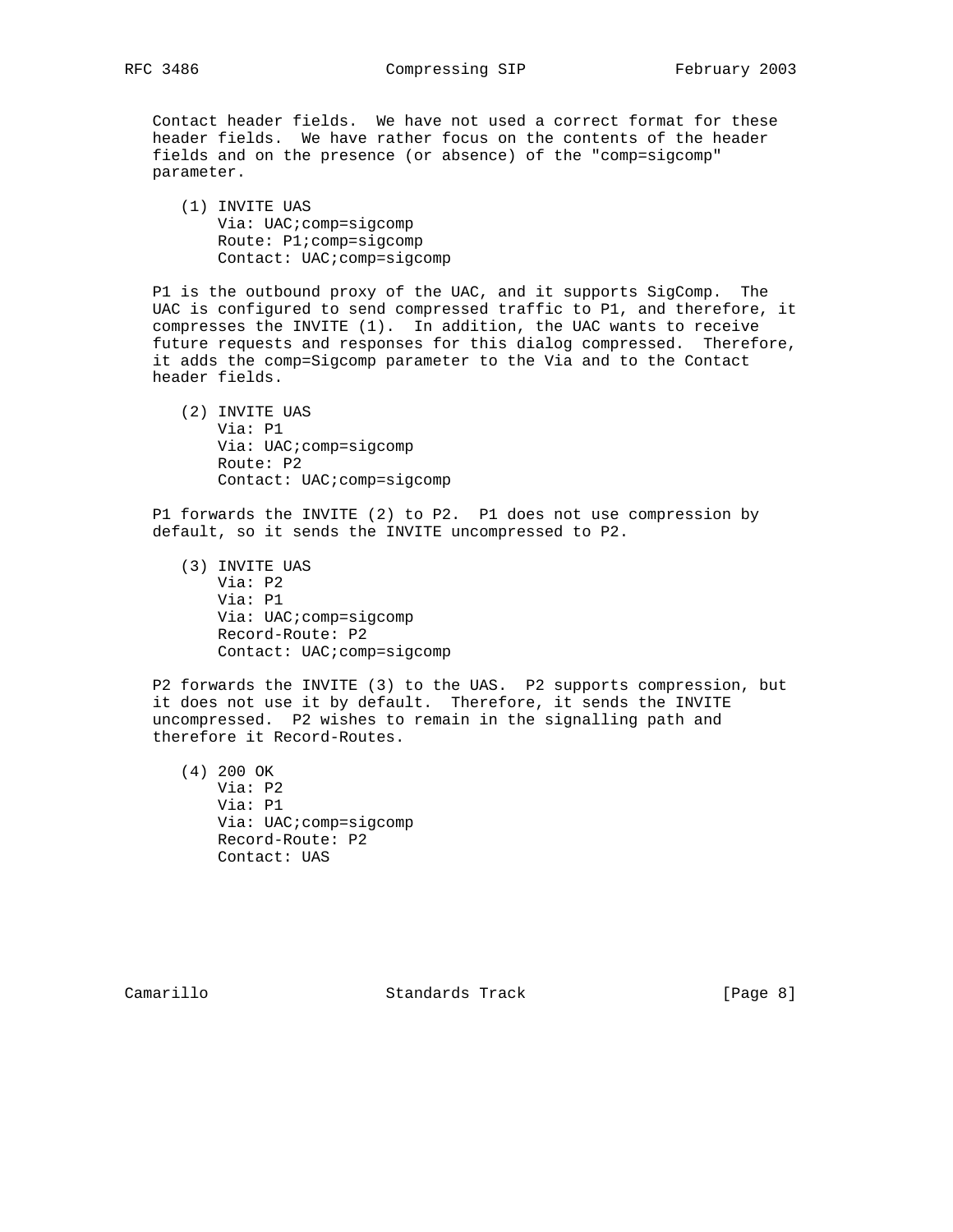The UAS generates a 200 OK response and sends it to the host in the topmost Via, which is P2.

 (5) 200 OK Via: P1 Via: UAC;comp=sigcomp Record-Route: P2;comp=sigcomp Contact: UAS

 P2 receives the 200 OK response. P2 Record-Routed, so it inspects the Route set for this dialog. For requests from the UAS towards the UAC (the opposite direction than the first INVITE), the next hop will be the Contact header field of the INVITE, because P1 did not Record-Route. That Contact identified the UAC:

Contact: UAC;comp=sigcomp

 Since the UAC wants to receive compressed requests (Contact of the INVITE), P2 assumes that the UAC would also like to send compressed requests (Record-Route of the 200 OK). Therefore, P2 modifies its entry in the Record-Route header field of the 200 OK (5). In the INVITE (3), P2 did not used the comp=sigcomp parameter. Now it adds it in the 200 OK (5). This will allow the UAC sending compressed requests within this dialog.

 (6) 200 OK Via: UAC;comp=sigcomp Record-Route: P2;comp=sigcomp Contact: UAS

 P1 sends the 200 OK (6) compressed to the UAC because the Via header field contained the comp=sigcomp parameter.

 (7) ACK UAS Via: UAC;comp=sigcomp Route: P2;comp=sigcomp Contact: UAC;comp=sigcomp

 The UAC sends the ACK (7) compressed directly to P2 (P1 did not Record-Route).

 (8) ACK UAS Via: P2 Via: UAC;comp=sigcomp Contact: UAC;comp=sigcomp

P2 sends the ACK (8) uncompressed to the UAS.

Camarillo Standards Track [Page 9]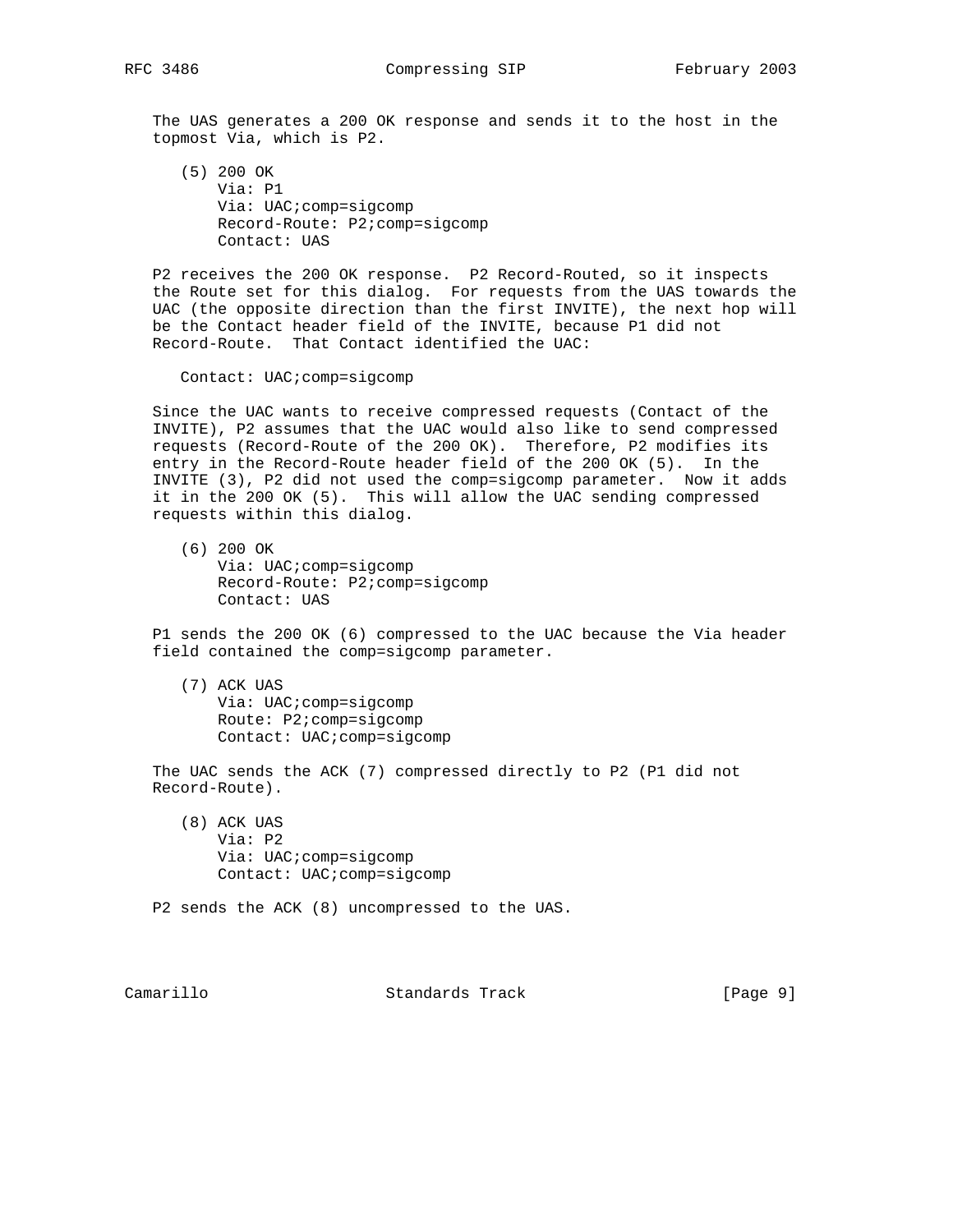#### 10. Security Considerations

 A SIP entity receiving a compressed message has to decompress it and to parse it. This requires slightly more processing power than only parsing a message. This implies that a denial of service attack using compressed messages would be slightly worse than an attack with uncompressed messages.

 An attacker inserting the parameter comp=sigcomp in a SIP message could make a SIP entity send compressed messages to another SIP entity that did not support SigComp. Appropriate integrity mechanisms should be used to avoid this attack.

### 11. IANA Considerations

 This document defines the "comp" uri-parameter and via-extension. New values for "comp" are registered by the IANA at http://www.iana.org/assignments/sip-parameters when new signalling compression schemes are published in standards track RFCs. The IANA Considerations section of the RFC MUST include the following information, which appears in the IANA registry along with the RFC number of the publication.

- o Name of the compression scheme.
- o Token value to be used. The token MAY be of any length, but SHOULD be no more than ten characters long.

The only entry in the registry for the time being is:

| Compression scheme    | Token   | Reference |
|-----------------------|---------|-----------|
|                       |         |           |
| Signaling Compression | sigcomp | RFC 3486  |

# 12. Acknowledgements

 Allison Mankin, Jonathan Rosenberg and Miguel Angel Garcia-Martin provided valuable comments on this memo.

- 13. Normative References
	- [1] Rosenberg, J., Schulzrinne, H., Camarillo, G., Johnston, A., Peterson, J., Sparks, R., Handley, M. and E. Schooler, "SIP: Session Initiation Protocol", RFC 3261, June 2002.

Camarillo Standards Track [Page 10]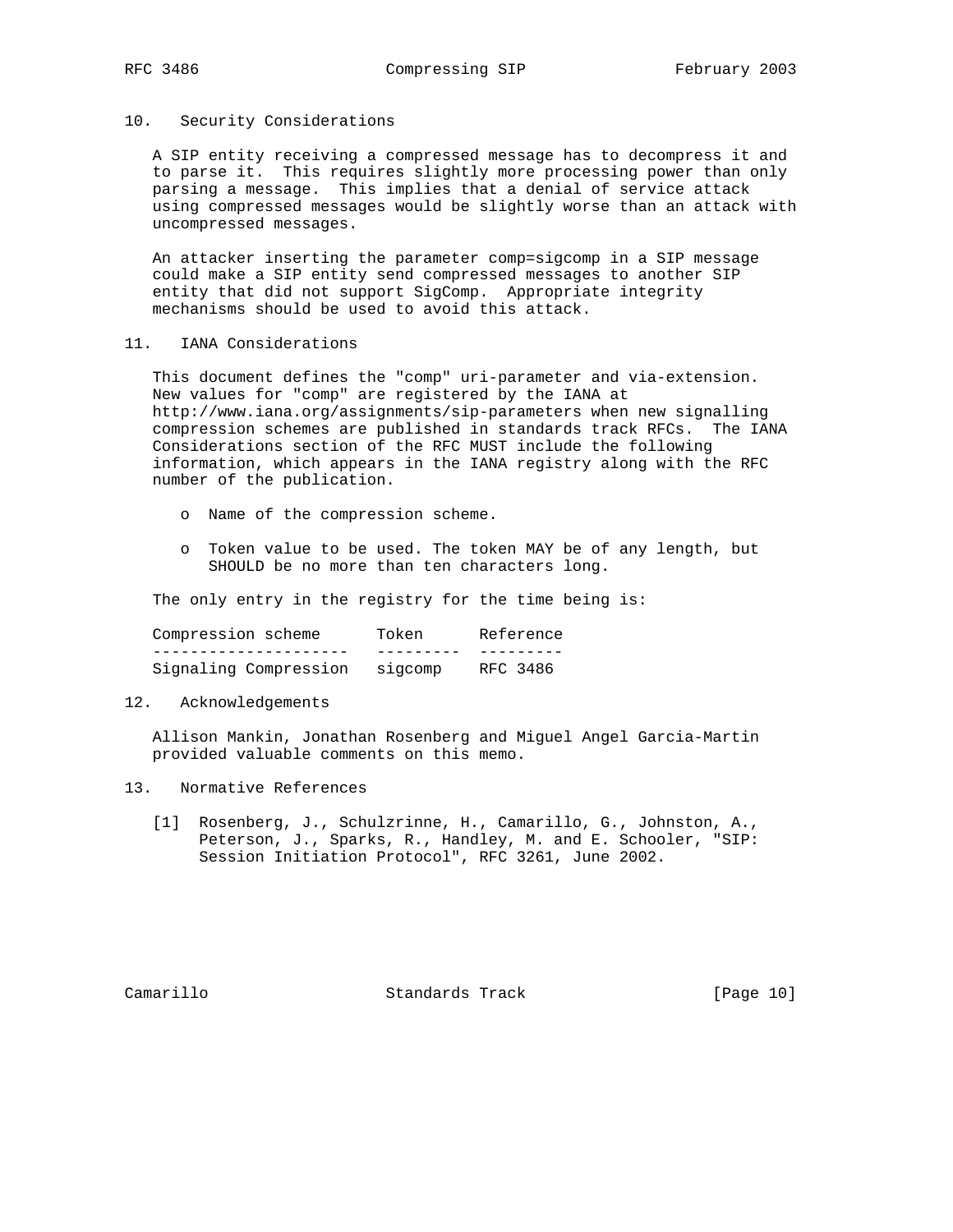RFC 3486 Compressing SIP February 2003

- [2] Price, R., Bormann, C., Christoffersson, J., Hannu, H., Liu, Z. and J. Rosenberg, "Signaling Compression (SigComp)", RFC 3320, January 2003.
- [3] Bradner, S., "Key words for use in RFCs to indicate requirement levels", BCP 14, RFC 2119, March 1997.
- 14. Informative References
	- [4] Mealling, M., "Dynamic Delegation Discovery System (DDDS) Part Three: The Domain Name System (DNS) Database", RFC 3403, October 2002.
	- [5] Gulbrandsen, A., Vixie, P. and L. Esibov, "A DNS RR for specifying the location of services (DNS SRV)", RFC 2782, February 2000.
	- [6] Schulzrinne, H., "DHCP option for SIP servers", Work in Progress.
- 15. Author's Address

 Gonzalo Camarillo Ericsson Advanced Signalling Research Lab. FIN-02420 Jorvas Finland

EMail: Gonzalo.Camarillo@ericsson.com

Camarillo Standards Track [Page 11]